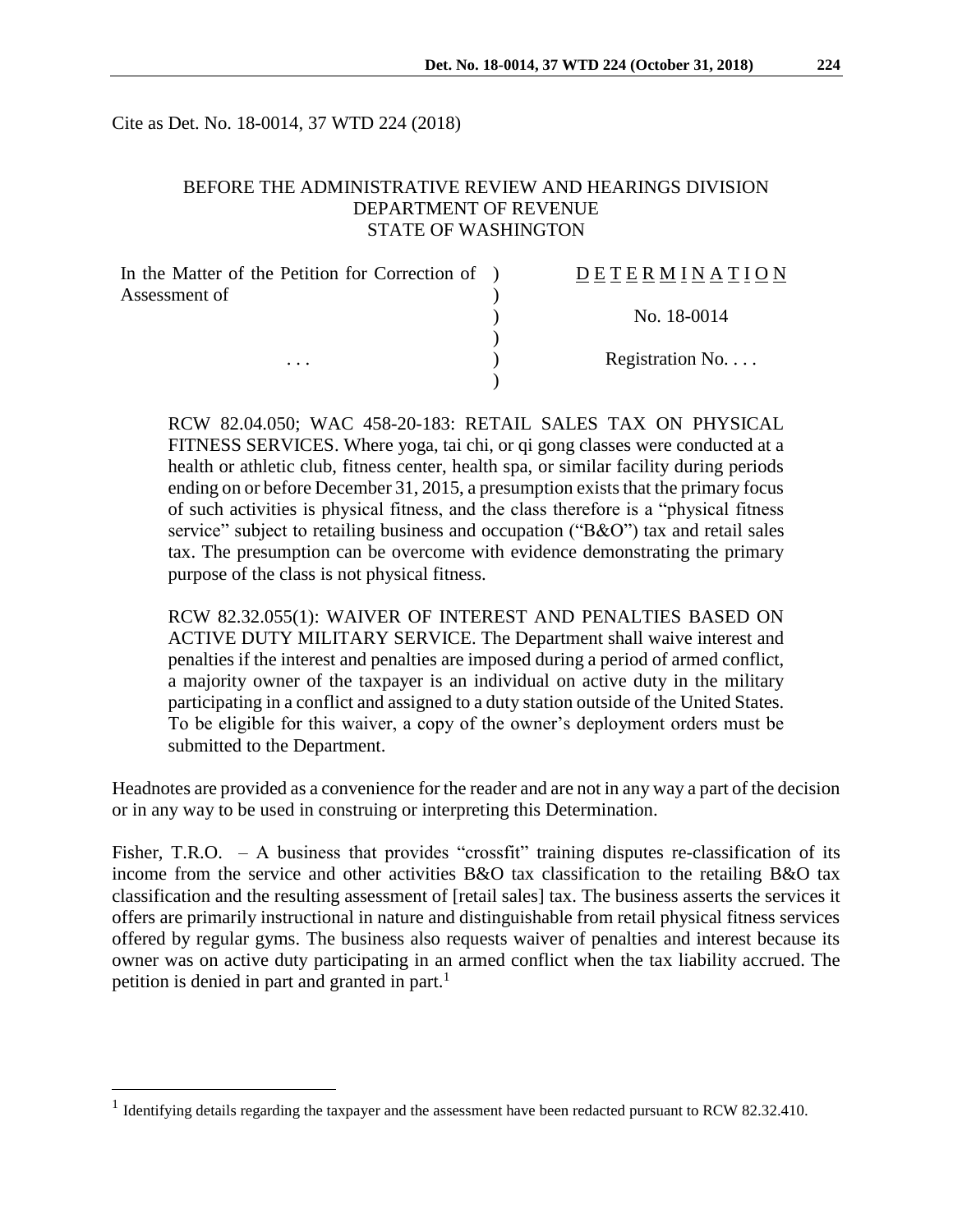## ISSUES

- 1. Whether, under RCW 82.04.050(3), RCW 82.08.190, RCW 82.08.195, and WAC 458-20- 183(3), revenue received from "crossfit" instruction and training physical fitness services is subject to retailing B&O tax and retail sales tax . . . ?
- 2. Whether, under RCW 82.32.055, Taxpayer is eligible for waiver of penalties and interest where the majority owner of Taxpayer was on active duty in the military participating in an armed conflict and assigned to a duty station outside of the United States?

# FINDINGS OF FACT

. . . ("Taxpayer") runs three exercise gyms in . . . Washington. Taxpayer teaches its customers, whom Taxpayer calls "athletes," how to become and stay active. Taxpayer also sells fitness apparel and supplements.

The Department of Revenue's . . . Taxpayer Account Administration Division ("TAA") audited Taxpayer's excise tax returns for the period of January 1, 2012, through December 31, 2015 (the "Audit Period") to ensure Taxpayer was properly reporting its revenue. Taxpayer provided TAA with its business records, which showed its income broken down into Fitness Classes and Product Sales. During the Audit Period, Taxpayer reported all of its income from Fitness Classes under the service and other B&O tax classification.<sup>2</sup>

TAA determined that Taxpayer's income from Fitness Classes was properly reportable under the retailing B&O tax classification, and was also subject to retail sales tax. TAA ultimately assessed \$ . . . in retailing B&O tax and retail sales tax (combined), \$ . . . in a substantial underpayment penalty, and \$ . . . in interest.

Taxpayer timely sought administrative review. In its petition, Taxpayer asserted that it provides instructional lessons in physical fitness and how to be fit for life, which should be classified under the service and other activities B&O classification. Taxpayer asserts that the fact that it offers yoga classes and nutritional consulting supports this classification. Taxpayer offers "passes" for its classes. Athletes can purchase a pass or passes; each pass can be used to attend any of Taxpayer's classes meaning that amounts for yoga and nutritional consulting were included in its Fitness Classes income.

Taxpayer provided the following explanations for the four classes that make up its class offerings:

1. **CrossFit** – We provide instructional lessons in constantly varied functional movements performed at high intensity. All workouts are based on functional movements, and these movements reflect the best aspects of gymnastics, weightlifting, running, rowing, and more. Intensity is essential for results and is measurable as work divided by time – or power. By employing a constantly

 $\overline{a}$ 

<sup>2</sup> Taxpayer reported its sales of fitness apparel and supplements under the retailing B&O tax classification; Taxpayer also collected and remitted retail sales tax on these sales. There is no dispute that Taxpayer properly reported its Product Sales revenue.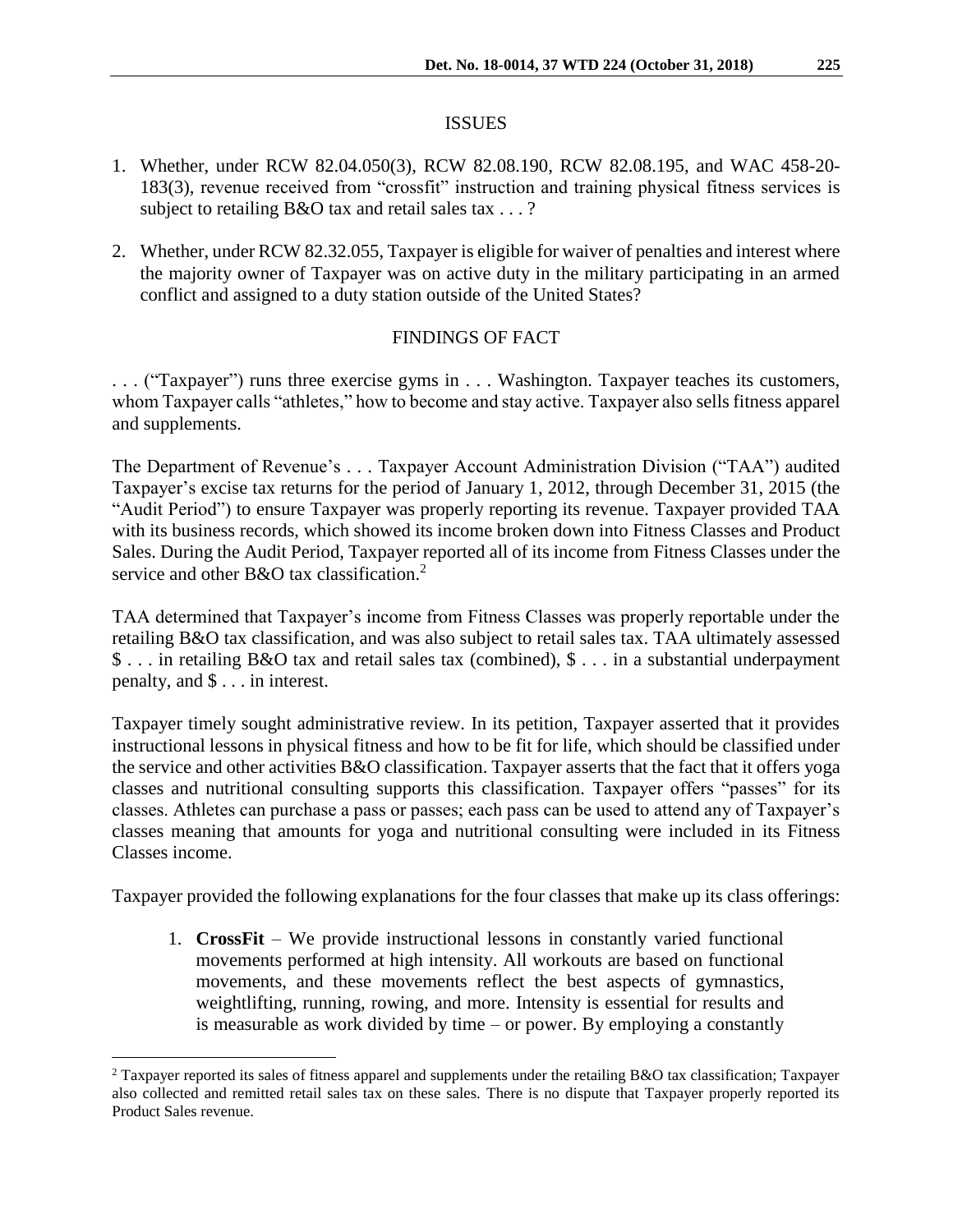varied approach to training, functional movements and intensity lead to dramatic gains in fitness.

- 2. **Flow Yoga and Body Maintenance ("Yoga")**  Flow yoga is a slow paced class that will focus on the essential elements of yoga, including the basic postures and yoga theory. Classes will begin with relaxation, a short meditation, yoga theory or breathing exercises, include a basic flow sequence and end with a meditation to help reduce stress and integrate the class through the body and the mind.
- 3. **Kids Movements and Music ("KMM")**  Based on the principle of Mechanics, Consistency and then Intensity, this course emphasizes good movement throughout childhood and adolescence. Consistently good mechanics translates to physical literacy, enhanced sports performance and fewer sports injuries for kids. KMM is meant to be fun for all ages. Fun means we provide an active alternative to sedentary pursuits, which means less childhood obesity and all-around better health for our children. KMM is designed to be minimalist; it is inexpensive and often requires little or no equipment, allowing a wide array of socioeconomic groups an opportunity to be physically fit and physically active throughout their lives.
- 4. **Lifetime Integrated Gymnastics Health and Training ("LIGHT")**  This class focuses on the benefits of [y]oga and exercise without the demands of equipment. The LIGHT class uses a variety of gymnastics and yoga skills to strengthen, tone, and condition the entire body. We also refer to this class as our "Lifetime Fitness" class, because the program is designed to support [a]thletes over the span of their entire lifetime.

April 19, 2017, e-mail from Taxpayer . . . . at the hearing, Taxpayer further explained that its LIGHT class also includes dietary advice on how athletes can change their eating habits to meet their fitness goals.

Taxpayer also requests a waiver of penalties and interest due to Taxpayer's owner's military service under RCW 82.32.055. Taxpayer submitted its owner's deployment orders showing that during the Audit Period, Taxpayer's owner was on active duty in the Air Force, and was assigned to a duty station outside of the United States. The deployment orders reflect that Taxpayer's owner went off active duty on March 12, 2016. . . .

#### ANALYSIS

Washington imposes a B&O tax "for the act or privilege of engaging in business" in the State of Washington. RCW 82.04.220. The B&O tax measure and rate are determined by the type or nature of the business activity in which a person is engaged. Ch. 82.04 RCW. Washington also levies a retail sales tax on each retail sale in this state. RCW 82.08.020 and 82.04.050. Sales of services falling within the definition of "sale at retail" or "retail sale" are subject to the retailing B&O tax classification, and the seller is required to collect retail sales tax from the buyer. RCW 82.04.250, RCW 82.08.020, and RCW 82.08.050.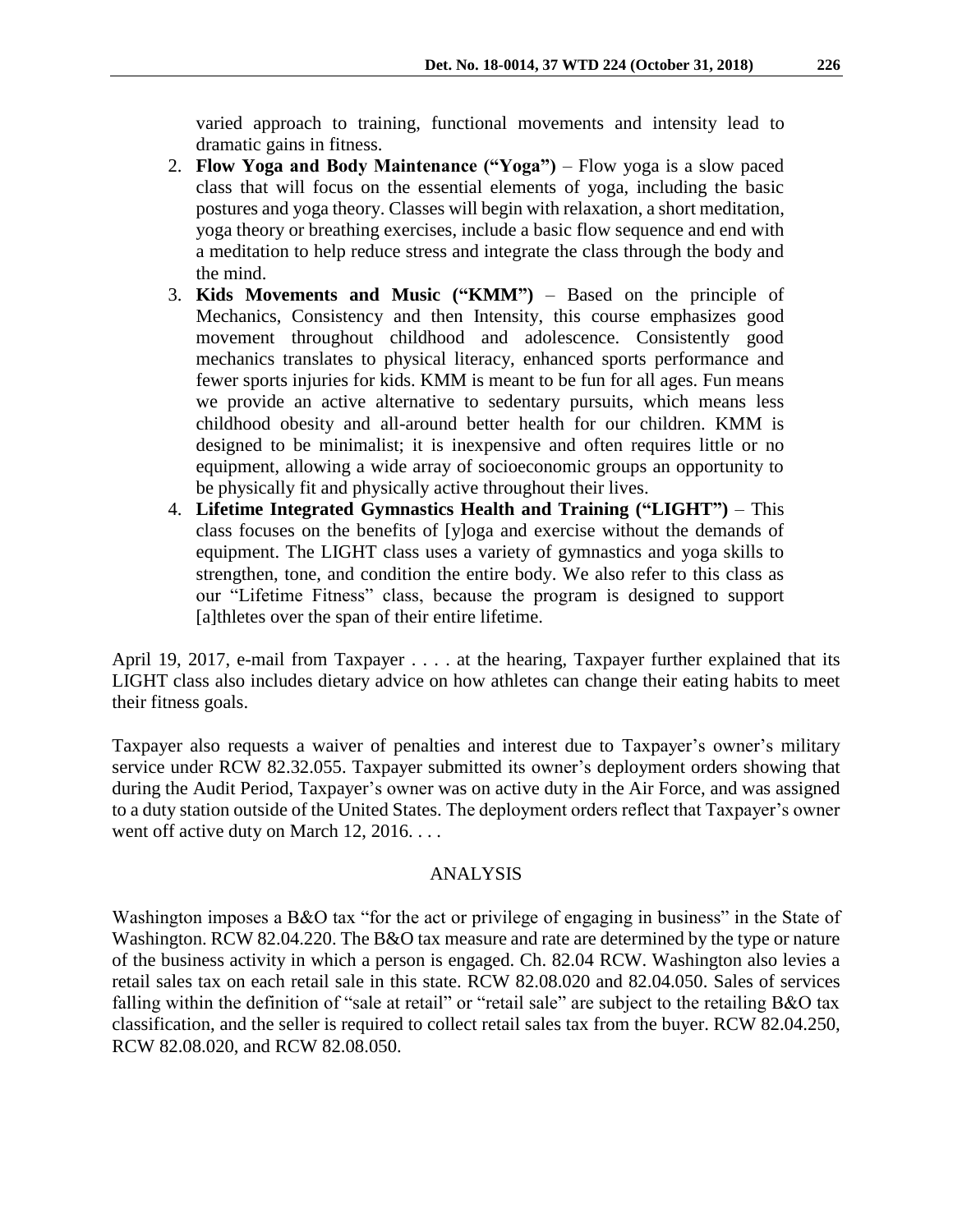RCW 82.04.050 states that the term retail sale includes the following services:

(3) The term "sale at retail" or "retail sale" shall include the sale of or charge made for personal . . . services including amounts designated as . . . fees . . . and other service emoluments however designated, received by persons engaging in the following business activities: . . . .

(g) The following personal services: [p]hysical fitness services ....

WAC 458-20-183(2) defines physical fitness services and provides, in part:

(l) "Physical fitness services" include, but are not limited to: All exercise classes, whether aerobic, dance, water, jazzercise, etc., providing running tracks, weight lifting, weight training, use of exercise equipment, such as treadmills, bicycles, stair-masters and rowing machines, and providing personal trainers (i.e., a person who assesses an individual's workout needs and tailors a physical fitness workout program to meet those individual needs). "Physical fitness services" do not include instructional lessons such as those for self-defense, martial arts, yoga, and stressmanagement. Nor do these services include instructional lessons for activities such as tennis, golf, swimming, etc. "Instructional lessons" can be distinguished from "exercise classes" in that instruction in the activity is the primary focus in the former and exercise is the primary focus in the latter.

If a service does not fall within the definition of "retail sale" and is not explicitly taxed under another section of Chapter 82.04 RCW, then the gross proceeds derived from rendering the service are subject to tax under the service & other activities B&O tax imposed in RCW 82.04.290(2), and not subject to retail sales tax.

At issue is whether Taxpayer's classes (CrossFit, Yoga, KMM, and LIGHT) are primarily "instructional lessons" or "physical fitness services." On March 14, 2016, the Department updated Excise Tax Advisory 3104.2016 (ETA 3104),<sup>3</sup> which clarifies this distinction for periods ending on or before December 31, 2015. 4

ETA 3104 includes the following characteristics as indicative of instructional lessons:

[T]eaching the participant how to perform certain activities, generally following a specific curriculum that includes the study of the underlying philosophy of the activity . . . the participant obtaining certification as a physical fitness trainer or group fitness instructor, or mastery of the techniques and philosophy with possible advancement in levels of achievement.

 $\overline{a}$ 

<sup>&</sup>lt;sup>3</sup> ETA 3104 was issued before the Audit Period.

<sup>4</sup> Effective January 1, 2016, RCW 82.04.050 was amended to include within the definition of retail sale "[o]perating an athletic or fitness facility, including all charges for the use of such a facility or for any associated services and amenities..." RCW 82.04.050(3)(g)(i). "Athletic or fitness facility" means "an indoor or outdoor facility or portion of a facility that is primarily used for: Exercise classes . . . ." RCW 82.04.050(3)(g)(iv)(A). Taxpayer's facility is primarily used for exercise classes, so Taxpayer's facility is an athletic or fitness facility, and charges for use of that facility are retail sales subject to retailing B&O tax and retail sales tax [after January 1, 2016].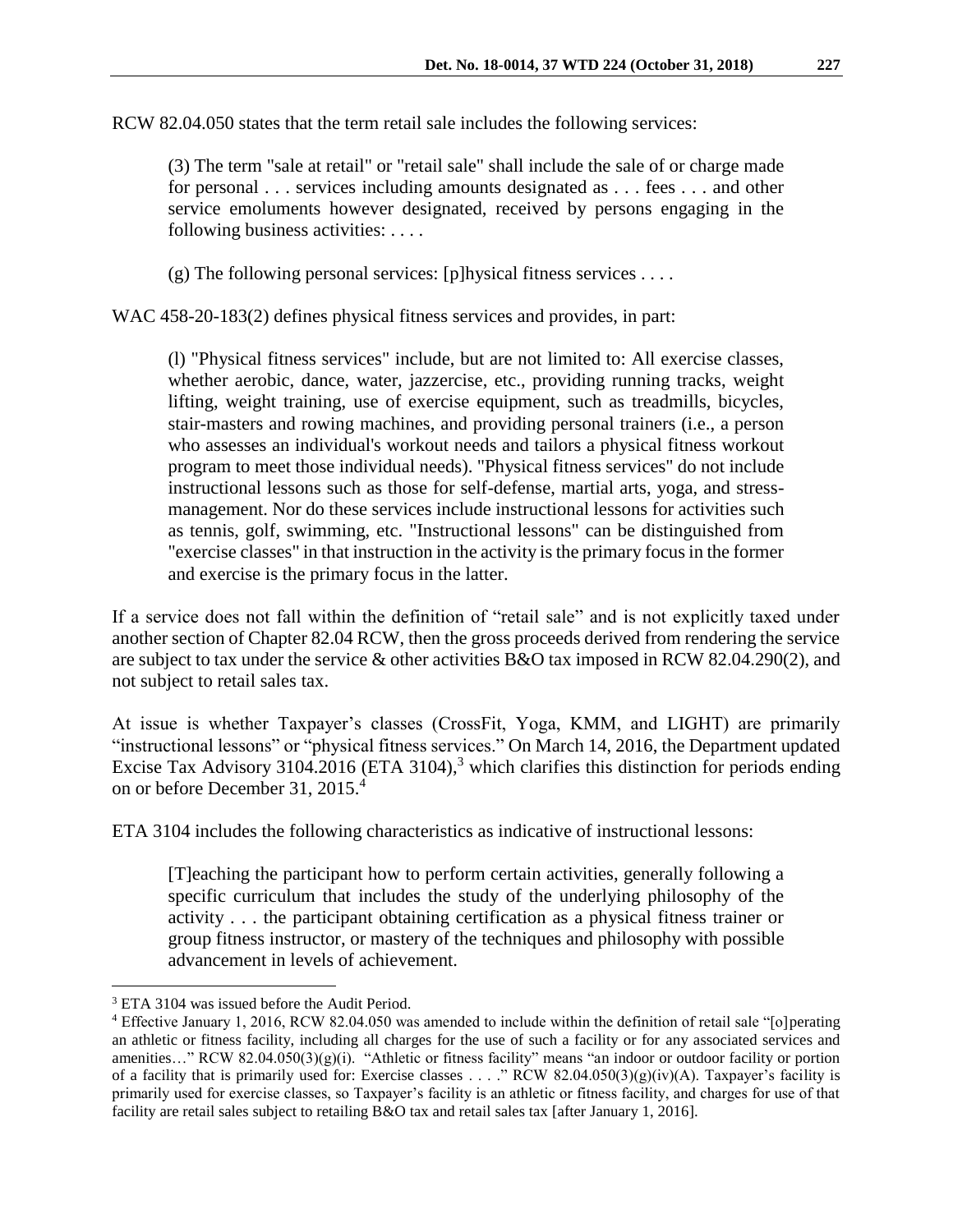In contrast the primary purpose of physical fitness services is characterized as: "primarily to improve flexibility, strength, or general fitness for the participant." *Id.*

We have previously found CrossFit classes to be physical fitness services subject to retailing B&O and retail sales tax because the emphasis in describing the class is on exercise, physical fitness, and improved strength and conditioning. *See* Det. No. 15-0039, 34 WTD 406 (2015); Det. No. 13- 0270, 32 WTD 18 (2014). Taxpayer's description of its CrossFit class similarly focuses on increases in power (strength) and fitness. Similarly, Taxpayer's description of its KMM and  $LIGHT<sup>5</sup>$  classes place an emphasis on exercise, physical fitness, and improved strength and conditioning. Accordingly, we conclude that Taxpayer's CrossFit, KMM, and LIGHT classes are a "physical fitness service" subject to retailing B&O and retail sales tax.

For Taxpayer's Yoga classes, we turn to a different Excise Tax Advisory that applies the primary purpose test to distinguish "physical fitness services" from personal services or activities not subject to retail sale tax in the context of yoga classes: ETA 3003.2016 "Taxability of Yoga, Tai Chi, and Qi Gong," issued March 14, 2016 ("ETA 3003").<sup>6</sup> ETA 3003 applies to periods ending on or before December 31, 2015.<sup>7</sup>

ETA 3003 provides:

 $\overline{a}$ 

The Department generally presumes that classes offering the traditional practices of Yoga, Tai Chi and Qi Gong do not constitute "physical fitness services" because physical fitness is a secondary or incidental benefit of these classes, but it is not typically the primary focus. This presumption may be overcome by showing that the primary purpose of the class is physical fitness.

However, when these classes are conducted at a health or athletic club, fitness center, health spa, or similar facility ("fitness facility"), the presumption is that the primary focus of any such class is physical fitness, and that the class therefore does constitute a "physical fitness service." Community centers, parks, school gymnasiums, universities, colleges, hospitals, medical facilities, and private residences are not considered fitness facilities for purposes of this advisory.

A person providing Yoga, Tai Chi and Qi Gong class(es) at a fitness facility may overcome these presumptions that the class is a physical fitness service with

<sup>&</sup>lt;sup>5</sup> The LIGHT classes also have an element of nutrition advice. Effective January 1, 2016, RCW 82.04.050 was amended to exclude from the definition of a retail sale "[s]eparately stated charges for services, such . . . nutritional consulting . . . that do not require the customer to engage in physical fitness activities to receive the service." RCW  $82.04.050(3)(g)(ii)(C)$ . However, this exclusion further explains that it does not apply to "personal training services" and instruction in a physical fitness activity." *Id.*

<sup>6</sup> ETA 3003 was issued before the Audit Period.

<sup>&</sup>lt;sup>7</sup> Effective January 1, 2016, RCW 82.04.050 was amended to exclude from the definition of retail sale "[y]oga . . . held at a community center, park, school gymnasium, college or university, hospital or other medical facility, private residence, or any other facility that is not operated within and as part of an athletic or fitness facility." RCW  $82.04.050(3)(g)(ii)(H)$ . Here, because the yoga classes are operated as part of an athletic or fitness facility, Taxpayer's Yoga classes would be included within the definition of a retail sale under RCW 82.04.050(3)(g)(i) as a charge for the use of an athletic or fitness facility after January 1, 2016.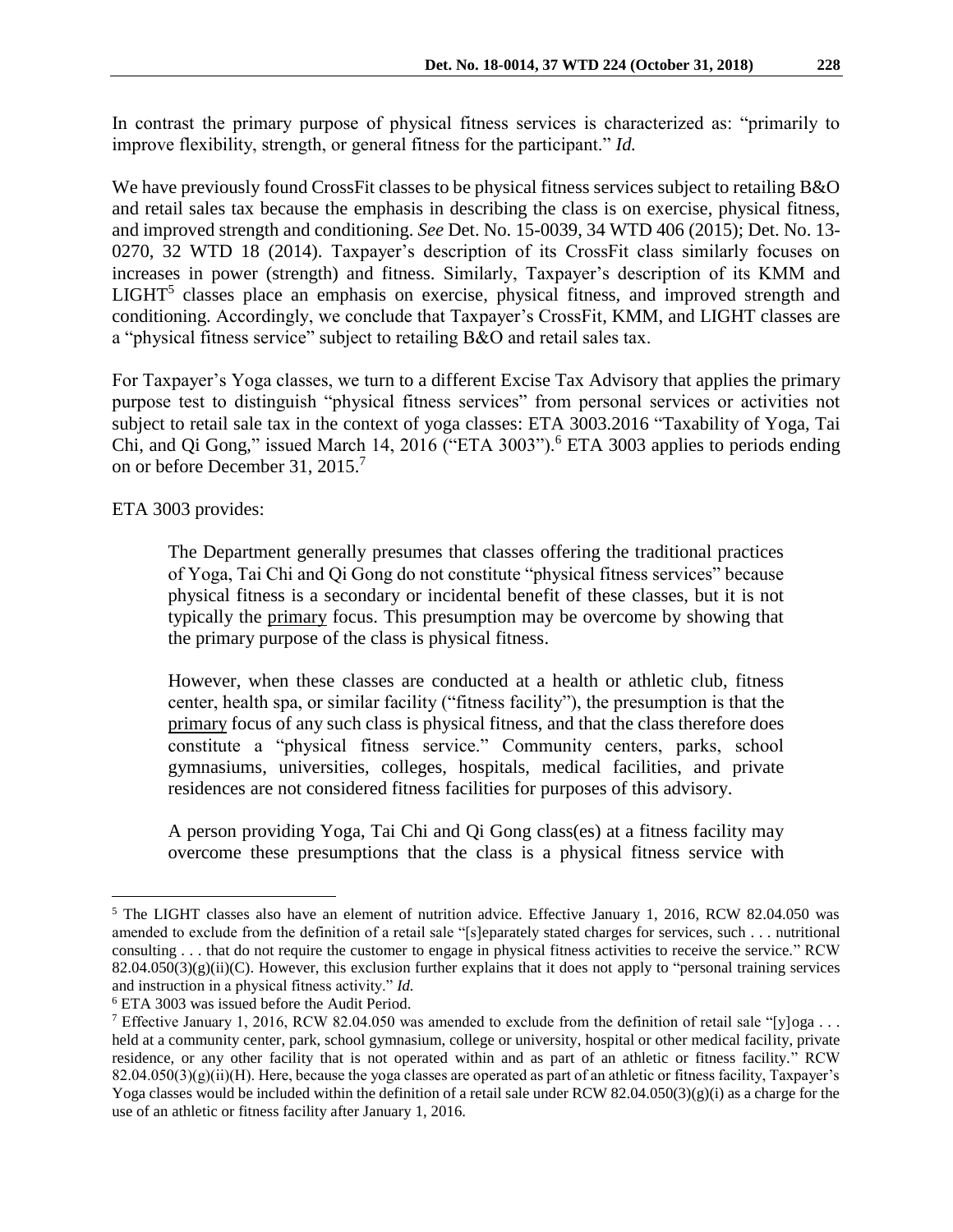evidence demonstrating the primary purpose of the class. Such evidence may include, but is not limited to, lesson plans or other similar materials that identify the specific curriculum followed in the class indicating that physical fitness related activities are not the primary focus of the class. For example, in the case of a Yoga class this would include a class curriculum that places significant emphasis on breath regulation, meditation, and/or discussion of the historical and philosophical origins of Yoga with the incidental physical fitness related activities.

(Emphasis in original.)

Here, Taxpayer operates a fitness facility, because Taxpayer's facility is similar to an athletic club or fitness center, so there is a presumption that the primary focus of the Yoga class offered at Taxpayer's facility is on physical fitness. We conclude that Taxpayer's Yoga class description does not overcome the presumption in ETA 3003. First, the full name of the Yoga class is "flow yoga and **body maintenance**" (emphasis added). The "body maintenance" in the title of the class suggests that physical fitness is a primary focus of the class. Second, nothing in the class description indicates a discussion of anything related to the historical and philosophical origins of yoga. The Yoga class seems to be focused on improving postures and reducing physical stress, both of which are associated with physical fitness. Accordingly, because Taxpayer's Yoga class does not overcome the presumption in ETA 3003, we conclude that Taxpayer's Yoga class is also subject to retailing B&O and retail sales tax.

Because all of Taxpayer's classes are subject to retailing B&O and retail sales tax, the Department properly assessed Taxpayer with retailing B&O and retail sales tax on income received from sales of those classes.

Taxpayer also requests a waiver of penalties and interest based on RCW 82.32.055. RCW 82.32.055(1) provides:

Subject to the requirements in subsections (2) through (4) of this section, the department shall waive or cancel interest and penalties imposed under this chapter if the interest and penalties are:

(a) Imposed during any period of armed conflict; and

(b) Imposed on a taxpayer where a majority owner of the taxpayer is an individual who is on active duty in the military, and the individual is participating in a conflict and assigned to a duty station outside the territorial boundaries of the United States.

RCW 82.32.055(2) provides that a copy of deployment orders for deployment outside the territorial boundaries of the United States must be submitted. Here, Taxpayer has submitted deployment orders showing that its majority owner was on active duty in the military, participating in an armed conflict, and assigned to a duty station outside of the United States during the Audit Period. Accordingly, the penalties and interest must be waived for the period during which Taxpayer's owner was on active duty.